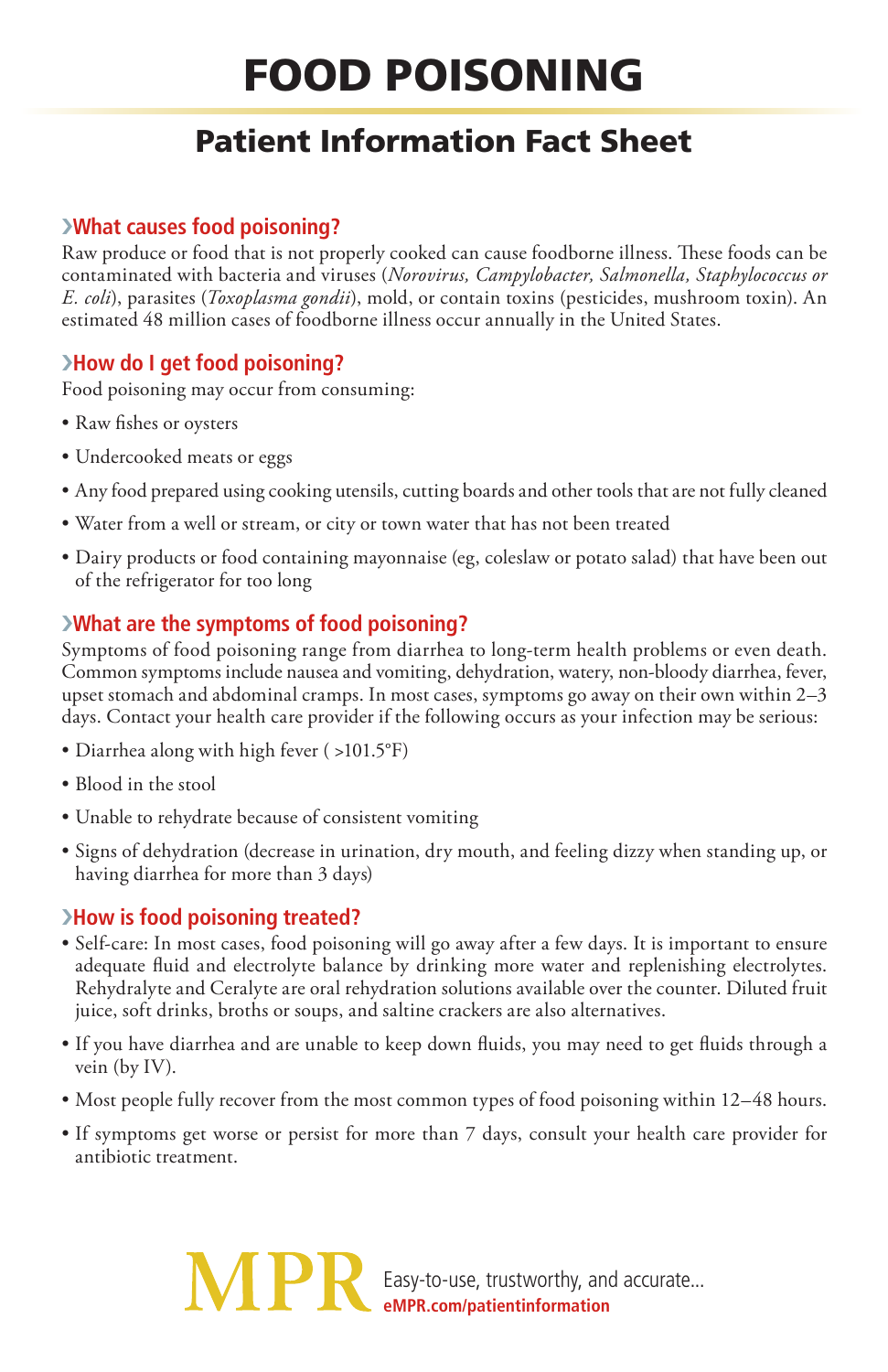#### ›**What are some preventative measures I can take?**

Preventative steps can be taken to reduce the risk of food being contaminated with germs:

- Clean up spills immediately and wash hands with soap and warm water
- Separate raw meat, fish, and poultry from other food such as fruits and vegetables that will not be cooked
- Cook food to a safe minimum temperature according to the reference chart below
- Chill all food in the refrigerator or freezer accordingly. Don't leave meat, fish, poultry, or cooked food sitting for more than 2 hours at room temperature.

Other precautions you may take are:

- Always check the "Sell-By" date (you should buy the product before the date expires) and "Use-By" date (the last date recommended for the use of the product) of your food purchases
- When traveling, keep cold food at about 40° F or below by placing food in a cooler with ice or frozen gel packs.
- When eating out, ask if the food contains any uncooked ingredients and also ask how the food has been cooked.

### ›**Further Information**

Food safety.gov: www.foodsafety.gov/poisoning/index.html

Centers for Disease Control and Prevention: www.cdc.gov/features/befoodsafe/

USDA Food Safety and Inspection Service: www.fsis.usda.gov/wps/portal/fsis/topics/food-safety-education/get-answers/food-safety-fact-sheets/ safe-food-handling/basics-for-handling-food-safely/ct\_index

National Institutes of Health: www.ncbi.nlm.nih.gov/pubmedhealth/PMH0002618/#adam\_001652.disease.symptoms

FDA: www.fda.gov/Food/FoodborneIllnessContaminants/PeopleAtRisk/ucm312565.htm.

Created: May 2013

Following are two charts, one titled *Safe Minimum Cooking Temperatures* and another titled *Meat and Poultry Roasting Chart* that you may use as reference to help minimize your risk of getting food poisoning.

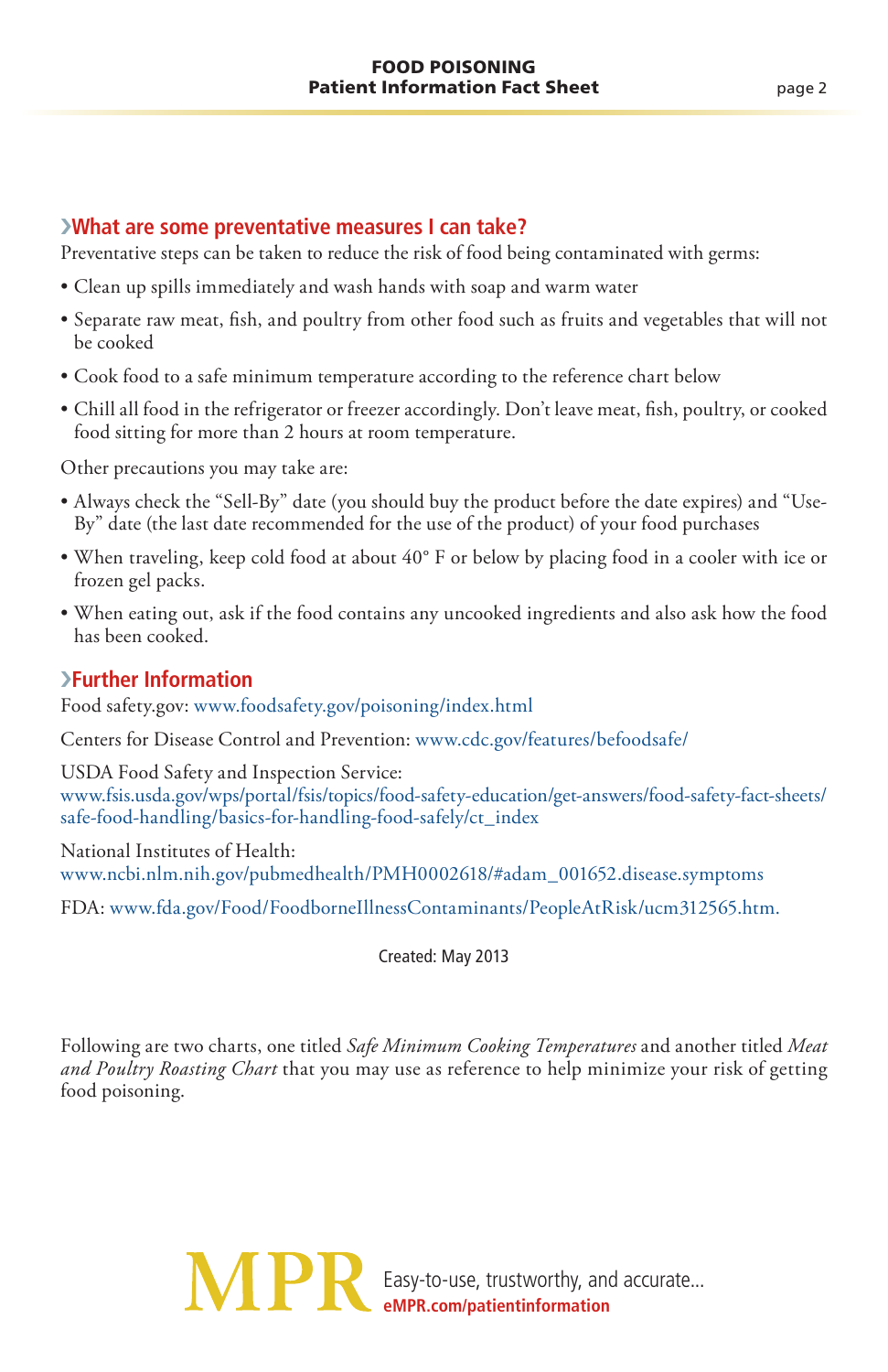# ›**Clinical Charts for Food Safety**

#### **1. Safe minimum cooking temperatures** www.foodsafety.gov/keep/charts/mintemp.html

| <b>SAFE MINIMUM COOKING TEMPERATURES</b> |                                    |                                                                          |                  |  |  |  |
|------------------------------------------|------------------------------------|--------------------------------------------------------------------------|------------------|--|--|--|
| <b>Category</b>                          | Food                               | Temperature (°F)                                                         | <b>Rest Time</b> |  |  |  |
| Ground meat & meat<br>mixtures           | beef, pork, veal, lamb             | 160                                                                      | none             |  |  |  |
|                                          | turkey, chicken                    | 165                                                                      | none             |  |  |  |
| Fresh beef, veal, lamb                   | steaks, roasts, chops              | 145                                                                      | 3 min            |  |  |  |
| Poultry                                  | chicken & turkey, whole            | 165                                                                      | none             |  |  |  |
|                                          | poultry breasts, roasts            | 165                                                                      | none             |  |  |  |
|                                          | poultry thighs, legs, wings        | 165                                                                      | none             |  |  |  |
|                                          | duck & goose                       | 165                                                                      | none             |  |  |  |
|                                          | stuffing (cooked alone or in bird) | 165                                                                      | none             |  |  |  |
| Pork and ham                             | fresh pork                         | 145                                                                      | 3 min            |  |  |  |
|                                          | fresh ham (raw)                    | 145                                                                      | 3 min            |  |  |  |
|                                          | precooked ham (to reheat)          | 140                                                                      | none             |  |  |  |
| Eggs & egg dishes                        | eggs                               | Cook until yolk and white<br>are firm.                                   | none             |  |  |  |
|                                          | egg dishes                         | 160                                                                      | none             |  |  |  |
| Leftovers & casseroles                   | <b>leftovers</b>                   | 165                                                                      | none             |  |  |  |
|                                          | casseroles                         | 165                                                                      | none             |  |  |  |
| Seafood                                  | fin fish                           | 145 or cook until flesh is<br>opaque and separates easily<br>with a fork | none             |  |  |  |
|                                          | shrimp, lobster, and crabs         | Cook until flesh is pearly and<br>opaque.                                | none             |  |  |  |
|                                          | clams, oysters, and mussels        | Cook until shells open during<br>cooking.                                | none             |  |  |  |
|                                          | scallops                           | Cook until flesh is milky<br>white or opaque and firm.                   | none             |  |  |  |